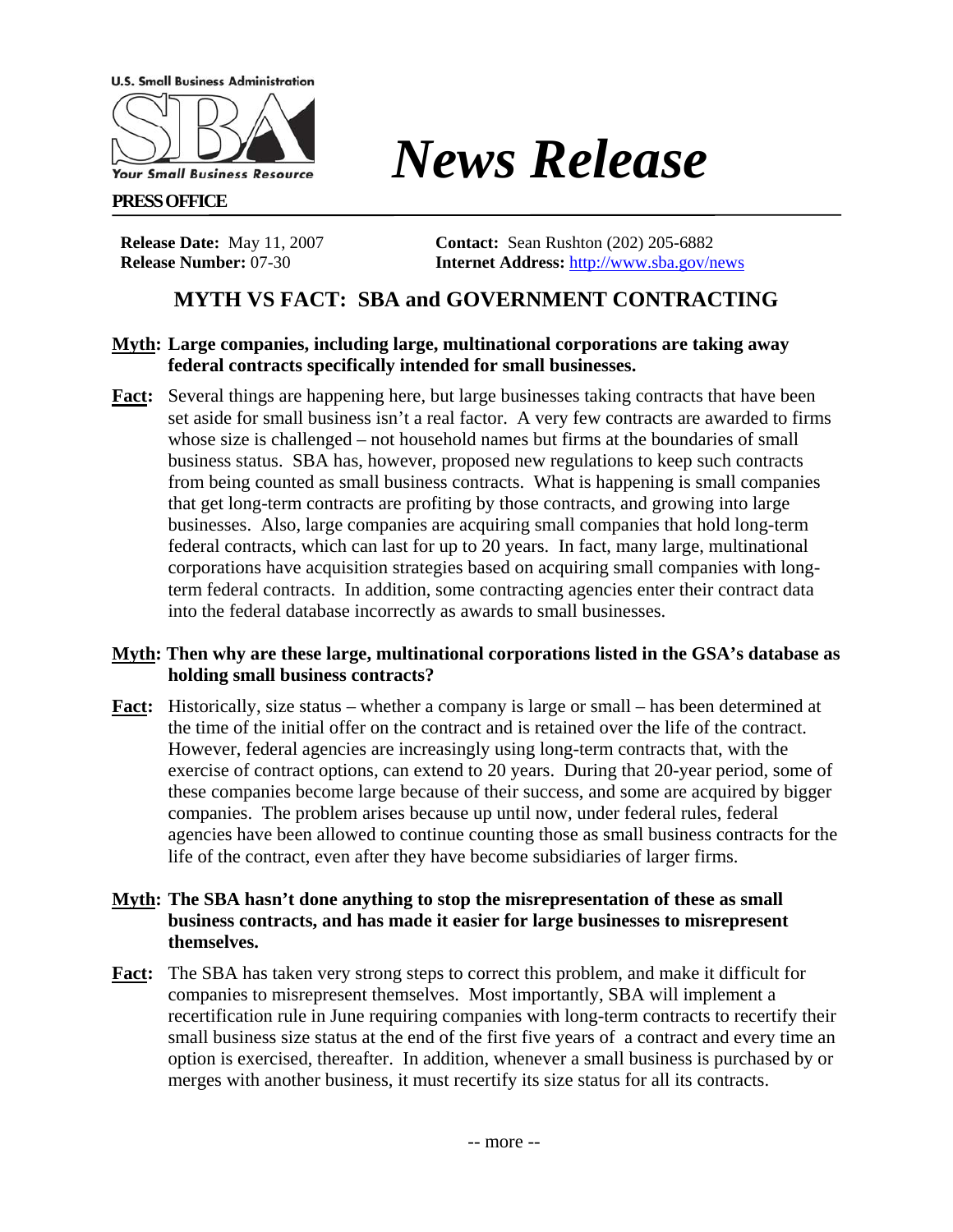As of June, the recertification policy will require those contracts to be reported as contracts held by large companies if the companies holding them have grown beyond the size standards for small businesses or been acquired by a large company. The federal procurement regulations will also be revised to reflect these requirements.

Other steps taken by SBA include: hiring more contracting staff to help procurement officers identify small business contracting opportunities, implementing a Small Business Procurement Scorecard to monitor federal agencies' small business contracting performance and grade them on it, and requiring federal agencies to review discrepancies in their contracting statistics.

# **Myth**: **The new "five-year" recertification policy allows federal agencies to report billions of dollars earmarked for small businesses to large, multinational corporations until 2012.**

**Fact:** The new recertification policy prohibits a small business that merges or is acquired by a large business from claiming small business status for future work on an existing contract from that point on. The policy also limits how long a small business that grows large may be reported as small to not more than five years. For current long-term contracts, a small business must recertify its small business status before it is awarded an option. Calling it a "five year" policy is also a misnomer – in actual practice, contract options are often annual, which triggers annual recertification.

The new recertification policy applies to all current and future long-term contracts. That means whenever any of the events that trigger the requirement for recertification occur – exercise of a contract option, merger or acquisition, or the end of the first five years of the contract –the small business must recertify itself as small at that point, or concede it has become a large business.

Because it applies to all current contracts, recertification can be required as soon as the law goes into effect, as soon as one of the triggering events occurs, whether it is hitting the five-year mark or exercise of an option or merger or acquisition.

# **Myth: There have been no penalties or consequences for large businesses getting small business contracts.**

**Fact:** A business that bids on a small business contract will be denied the contract if the SBA determines that it is not a small business, and the contracting agency determines that termination is necessary. SBA is proposing strengthening these rules by staying awards until size status is determined. If a business intentionally misrepresents its small business status, it is subject to fines and its owners to imprisonment under Section 16(d) of the Small Business Act. Private businesses may also file civil suits under the False Claims Act, and may challenge the size claims of competing companies that win contracts.

### **Myth: Small businesses are forced to compete with large businesses under the new recertification policy.**

Fact: On contracts set aside for small business, a business must be small at the time it submits its bid. The new recertification policy actually protects small businesses from competing against large businesses by requiring a small business that has merged or been acquired by a large business to recertify its small business status.